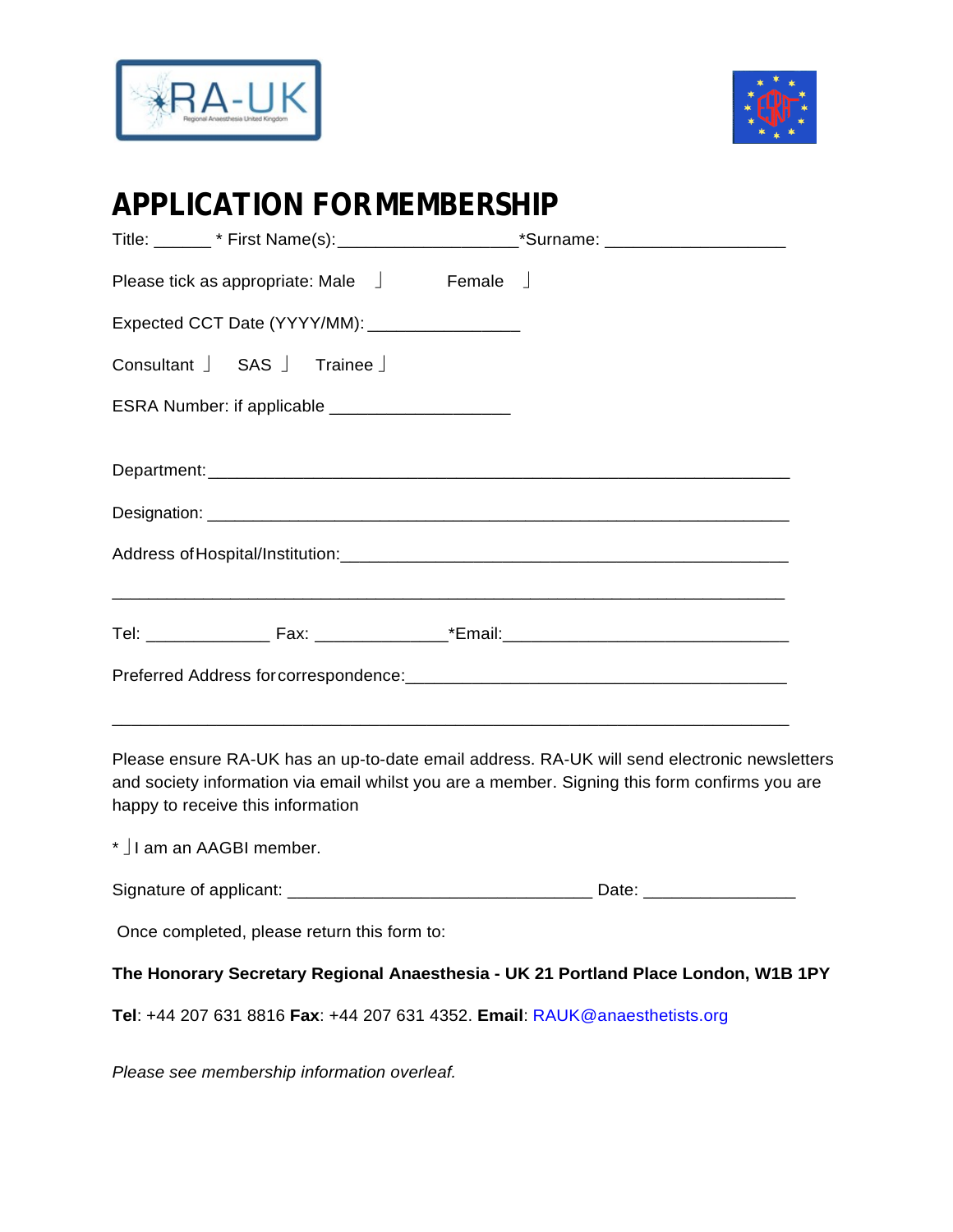



ESRA (UK & Ireland) has changed its name to Regional Anaesthesia UK (RA-UK / RA-UK.org). RA-UK is the recognised UK national affiliate of the parent society European Society of Regional Anaesthesia and Pain Therapy (ESRA). Previously, membership of ESRA automatically conferred membership of ESRA (UK & Ireland) to residents of UK and Northern Ireland, at no additional cost. At the Annual Member Meeting Belfast May 2010, it was greed to levy an annual member fee of £25. This fee will help support all the activities of the society and is optional as all ESRA members will still be members of RAUK (ESRA member), but without some of the added advantages of being a full RAUK member. If you decide to pay the £25 RAUK annual membership fee in addition to the ESRA membership fee, the additional benefits are:

- 1. Membership of a more nationally identified society, with aims and objectives independent of the European society, but affiliated with it.
- 2. Free copy of ["A Pocket Guide to Ultrasound Guided Regional Anaesthesia"](https://www.ra-uk.org/index.php/about-rauk/join-ra-uk) when you first join
- 3. A direct debit facility to allow automatic annual payment of both RAUK and ESRA membership fees. The ESRA fee will be forwarded to ESRA by RA-UK on the member's behalf. Currently, the ESRA fee has to be paid annually by credit card, when requested by ESRA.
- 4. 15% Discounts on all RA-UK sponsored national meetings, the value of which will exceed the RA-UK membership fee.
- 5. Eligibility to small grant awards (see website).
- 6. Notification of society activity/courses via an electronic newsletter.
- 7. Eligibility to apply for 'RA-UK course approved' recognition
- 8. Reductions on bulk orders of 'A Pocket Guide to Ultrasound Guided Regional Anaesthesia' for courses